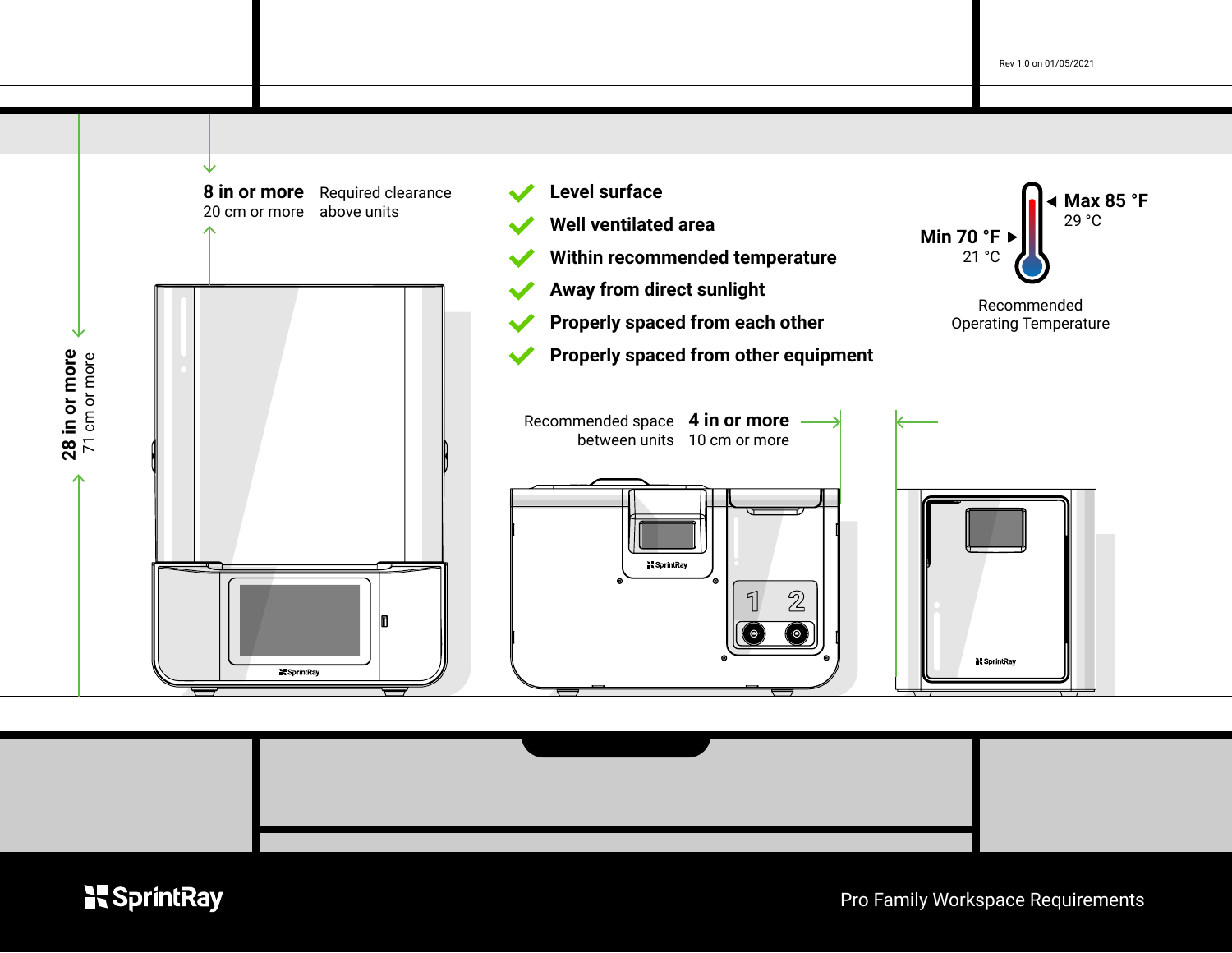## **Best Practices**

**20 in** 51 cm

Situate your Pro 3D printer in a well-ventilated area on a flat and level surface. Keep it away from extreme temperatures, windows, bright UV light sources, and direct sunlight.

#### **Power Requirements**

We recommend an independent 100v-240v outlet for Pro 3D Printer. Pro 3D Printer draws 80 watts of power.

> **15 in** 38 cm

SprintRay





**N**SprintRay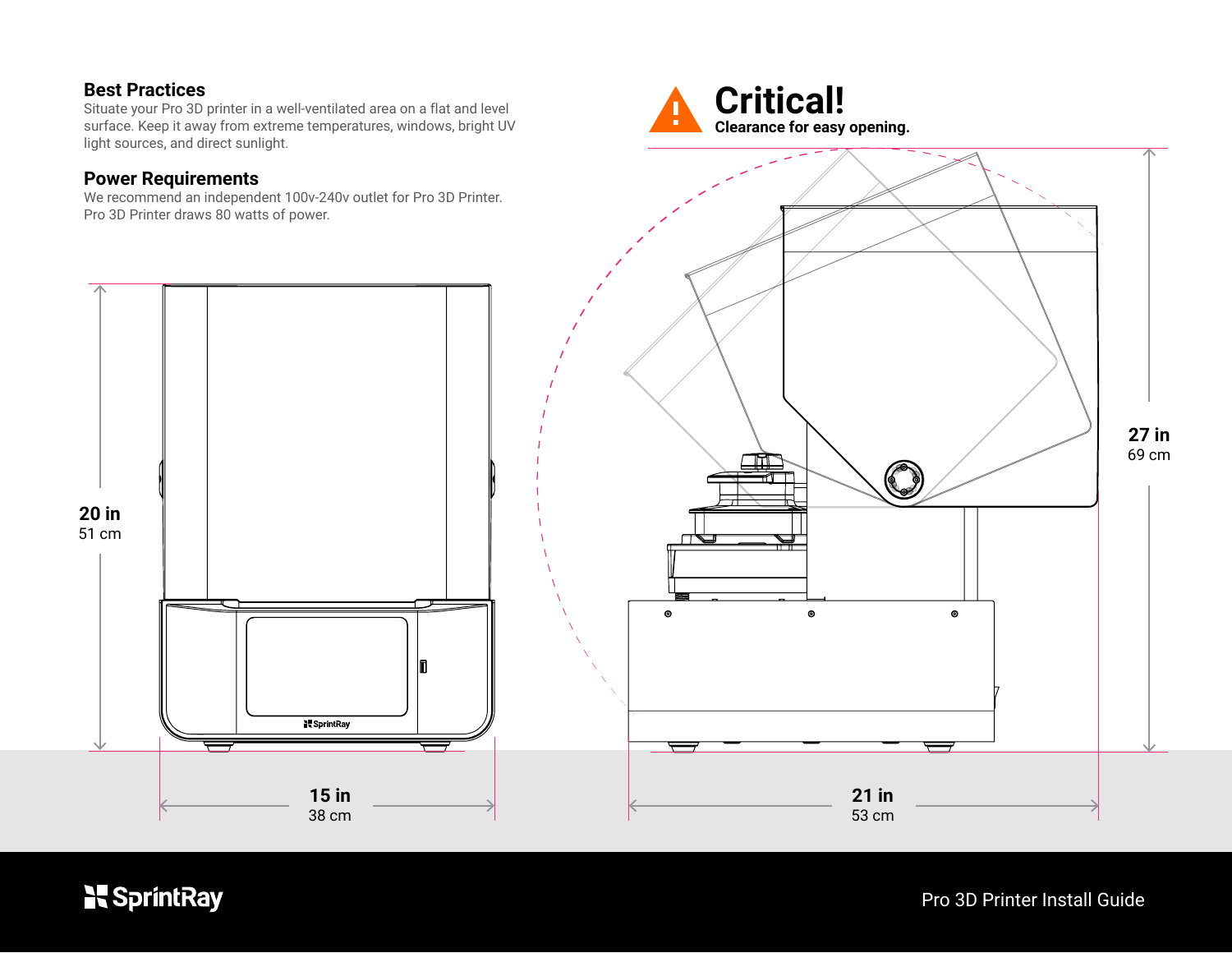### **Best Practices**

Place your Pro Wash/Dry in a well-ventilated area on a flat, level surface. Keep it away from extreme temperatures, windows, bright light sources, and direct sunlight.

For workflow optimization, place Pro Wash/Dry near your 3D printer. Never set anything on top of Pro Wash/Dry.

#### **Power Requirements**

We recommend an independent 100v-240v outlet for Pro Wash/Dry. Pro Wash/Dry draws 80 watts of power.





**N**SprintRay